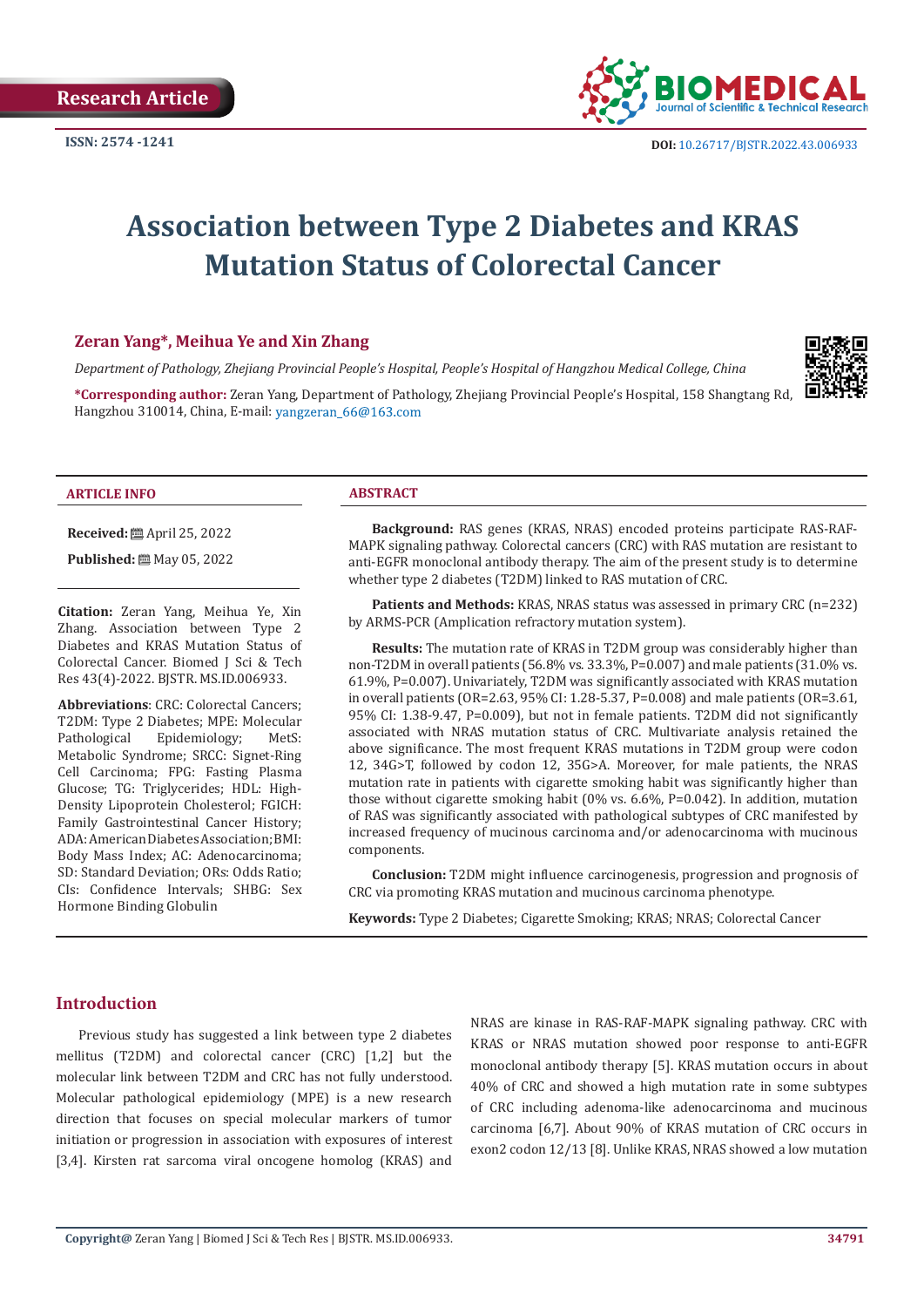frequency in CRC [9]. T2DM is a component of metabolic syndrome (MetS), which including a set of metabolic disorders such as central obesity, hypertension, T2DM/hyperglycemia, and dyslipidemia [10]. Previous study indicated diabetes were linked to signet-ring cell carcinoma (SRCC) and colorectal adenocarcinoma (MAC) with components (mucinous, signet-ring cell, or neuroendocrine) [11]. KRAS mutation was detected at a higher frequency in mucinous carcinoma in comparison with classic colorectal adenocarcinoma (or non-mucinous adenocarcinoma) [9]. However, the association between T2DM and mutation of KRAS (or NRAS) has not been well-established so far. In the present study, we aimed to study the association between T2DM and KRAS or NRAS mutation in CRC.

# **Patients and Methods**

# **Patients**

The retrospective study included 232 cases (not including 11 cases excluded according exclusion criteria) of primary CRC from January 2013 to June 2021 in Zhejiang Provincial People's Hospital. Cases without clinical data such as diabetes status were excluded from the study (n=11). The patients were divided into subgroups of KRAS-mutation (mKRAS) and KRAS-wild-type (wKRAS), as well as NRAS-mutation (mNRAS) and NRAS-wild-type (wNRAS). The basic clinical data of the patients including gender, age, weight, height, blood pressure, fasting plasma glucose (FPG)/diabetic status, fasting plasma triglycerides (TG), and fasting plasma highdensity lipoprotein cholesterol (HDL) were collected from the electronic medical records. Factors such as cigarette smoking habit, history of family gastrointestinal cancer (FGICH) were also collected. Pathological parameters including histological subtypes and histological grade of CRC were acquired from the pathological reports.

#### **Ethics**

The Ethics Committee of Zhejiang Provincial People's Hospital reviewed and approved the study (2021KT001, KY2019012). Anonymous clinical data were used in the analysis.

### **Mutation Assay**

Genome DNA was extracted from paraffin-embedded tissue. Mutation of KRAS (n=232) and NRAS (n=225) was assayed by ARMS-PCR (Amplication refractory mutation system) using Human Gene Mutation Detection Kit for KRAS and NRAS (Products of Beijing ACCB Biotech, Beijing, China) according manufacturer's protocols. The KRAS Mutation Kit detects 7 hot mutations (Codon 12, 34G>T, 34G>A, 34G>C, 35G>T, 35G>A, 35G>C and Codon 13, 38G>A) of KRAS gene, which account for > 90% of known KRAS mutation. The NRAS Mutation Kit detects 9 kinds of mutations in coden 12, 13 and 61 of NRAS gene.

# **Diagnostic Criteria for T2DM**

T2DM was diagnosed according the following criteria:

- **a)** Patients had documented T2DM history before diagnosis of CRC;
- **b)** Patients did not have a T2DM history but met the T2DM criteria of American Diabetes Association (ADA) [12]: FPG ≥ 7.0 mmol/L or Hemoglobin A1C  $\geq$  6.5%. Medical conditions such as dextrose and corticosteroids treatment that may elevate blood glucose levels were excluded.

# **Definition of Metabolic Syndrome**

MetS were determined by presence of at least 3 of the following components according the criteria of China Diabetes Society (CDS) [10]:

- **a)** Central obesity [body mass index  $(BMI) \ge 25.0 \text{ kg/m}^2$
- **b)** Dyslipidemia: hypertriglyceridemia (fasting plasma  $TG \ge 1.7$ mmol/L) and/or low HDL (fasting plasma HDL <0.9 mmol/L for men or <1.0 mmol/L for women).
- **c)** Hypertension (systolic blood pressure  $\geq 140$  mm Hg and/ or diastolic blood pressure  $\geq 90$  mm Hg and/or previously diagnosed as hypertension and under antihypertensive drug administration)
- **d)** Hyperglycemia (FPG  $\geq 6.10$  mmol/L) or T2DM.

#### **Pathological Subtypes**

Colorectal adenocarcinomas were divided into 4 subtypes [13]:

- **(a)** Classic adenocarcinoma
- **(b)** Mucinous adenocarcinoma (MAC: ≥ 50% of the tumor area was composed of extracellular mucin)
- **(c)** Signet-ring cell carcinoma (SRCC: ≥ 50% of the tumor area was composed of intracellular mucin)
- **(d)** Adenocarcinoma (AC) with components (AC with presence but < 50% components of MAC and/or SRCC).

#### **Histological Grade**

In the present study, non-mucinous CRC (including classic adenocarcinoma and adenocarcinoma with mucinous/signetring cell components) were simply divided into low grade ( $\geq 50\%$ ) glandular formation and including well to moderately-differentiated adenocarcinoma) and high grade (<50% gland formation or poorlydifferentiated adenocarcinoma) [14]. Because mucinous carcinoma including SRCC and MAC were more aggressive than classic adenocarcinoma and not further graded [15].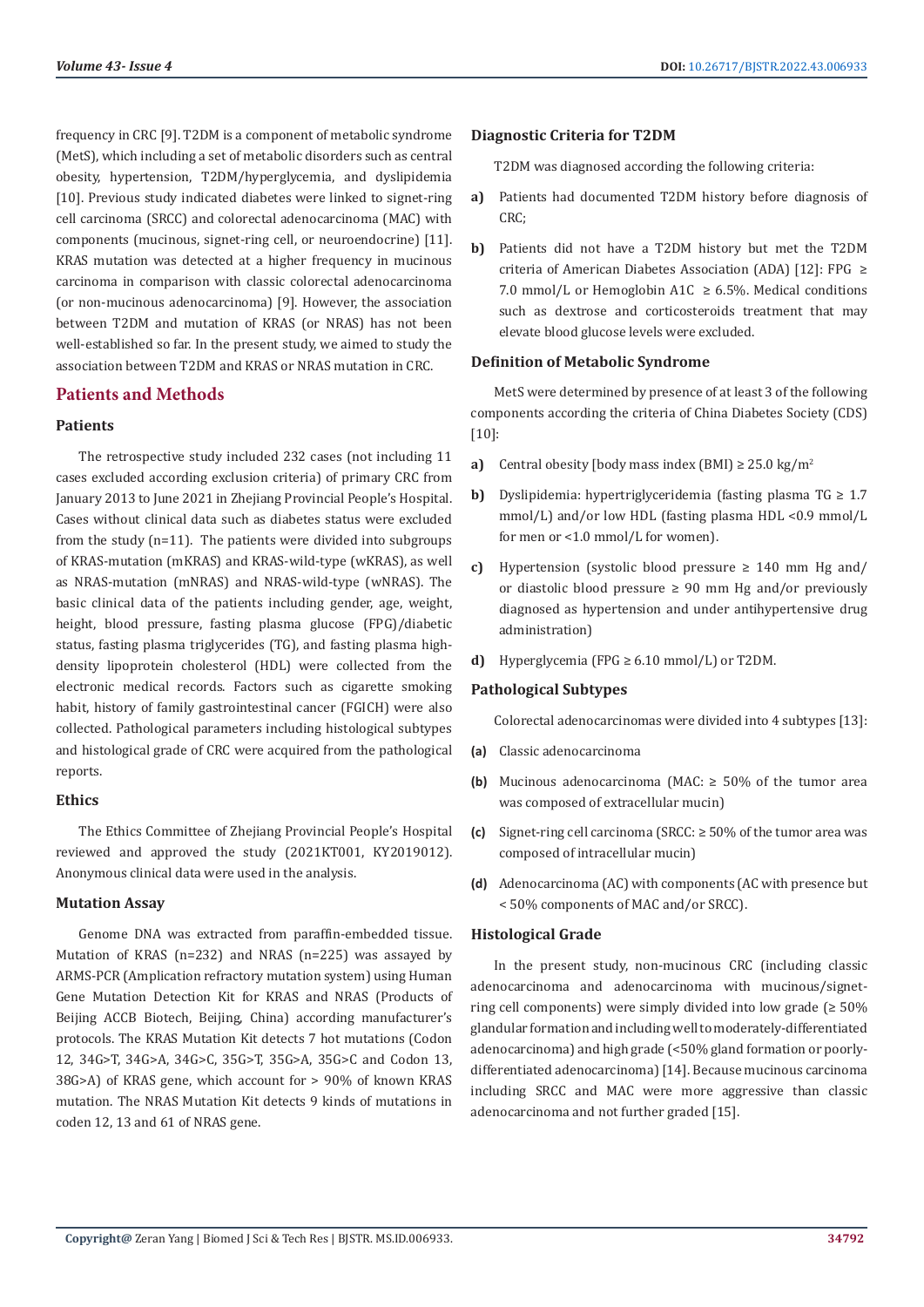# **Statistical Analysis**

Continuous variable was expressed as mean ± standard deviation (SD) and analyzed by t-test. Categorized data were calculated as frequencies or percentage and analyzed by Chisquare test. If the theoretical frequency was less than five (T< 5) in any grid of a four-grid (or R´C) table, Fishers exact test was used for Chi-square test. Univariate or multivariate binary logistic regression models were used to estimate odds ratios (ORs) and 95% confidence intervals (CIs) for risks of KRAS mutation in association with T2DM and other factors (non-T2DM as reference). Two-sided value of P<0.05 was considered statistically significant. Statistical analysis was performed with SPSS software version 19.0 (IBM Corp., Armonk, NY).

# **Results**

# **Baseline Characteristics**

The mean age of the CRC patients was 59.9 (25-86 years). The overall T2DM rate of the CRC patients was 15.9% (37/232).

**Table 1:** Basic characteristic according to KRAS/NRAS status of colorectal cancer.

Among the 37 T2DM patients, there were 25 patients with T2DM history before diagnosis of CRC, while 12 patients without T2DM history but met the criteria of ADA (FPG  $\geq$  7.0 mmol/L, n=10). The mutation rate of KRAS in T2DM group was considerably higher than non-T2DM in overall CRC patients (56.8% vs. 33.3%, P=0.007) (Table 1) and male patients (31.0% vs. 61.9%, P=0.007) (Table 2), but not in female patients. The KRAS mutation rate with cigarette smoking habit in male patients was slightly lower than those without cigarette smoking habit (29.0% vs. 41.3%, P=0.121) (Table 2). However, the NRAS mutation rate in male patients with cigarette smoking habit was significantly higher than those without cigarette smoking habit (0% vs. 6.6%, P=0.042) (Table 2). The results indicated cigarette smoking was positively associated with NRAS mutation in CRC. Factors including metabolic syndrome or its other individual components such as high BMI value (BMI ≥ 25 kg/m<sup>2</sup> ), hypertension, high TG, low HDL, as well as FGICH were not significantly associated with KRAS/NRAS mutation status (P> 0.05).

| <b>Factors</b> | <b>Overall</b> |            | <b>KRAS</b>                | $\mathbf P$<br><b>Overall</b> |     | <b>NRAS</b> |                  |              |  |
|----------------|----------------|------------|----------------------------|-------------------------------|-----|-------------|------------------|--------------|--|
|                |                | <b>WT</b>  | $\boldsymbol{\mathrm{MU}}$ |                               |     | <b>WT</b>   | MU               | $\mathbf P$  |  |
| Age            |                | 59.4       | 60.8                       | 0.441                         |     | 59.9        | 63               | 0.512        |  |
|                |                |            |                            | Gender                        |     |             |                  |              |  |
| Female         | 95             | 58         | 37                         | 0.622                         | 92  | 88          | $\overline{4}$   | 0.594        |  |
| Male           | 137            | ${\bf 88}$ | 49                         |                               | 133 | 129         | $\ensuremath{4}$ |              |  |
| MetS           |                |            |                            |                               |     |             |                  |              |  |
| No             | 190            | 122        | 68                         | 0.391                         | 184 | 177         | $\overline{7}$   | $\mathbf{1}$ |  |
| Yes            | 42             | 24         | 18                         |                               | 41  | 40          | $\,1\,$          |              |  |
| $\mathbf{BMI}$ |                |            |                            |                               |     |             |                  |              |  |
| <25            | 167            | 104        | 63                         | 0.978                         | 161 | 155         | 6                | $\,1\,$      |  |
| $\geq$ 25      | 58             | 36         | 22                         |                               | 57  | 55          | $\overline{c}$   |              |  |
|                |                |            |                            | T2DM                          |     |             |                  |              |  |
| No             | 195            | 130        | 65                         | 0.007                         | 189 | 182         | $\overline{7}$   | $\,1\,$      |  |
| Yes            | 37             | 16         | 21                         |                               | 36  | 35          | $1\,$            |              |  |
|                |                |            |                            | $\mathbf{T}\mathbf{G}$        |     |             |                  |              |  |
| $<1.7\,$       | 172            | 109        | 63                         | 0.814                         | 166 | 161         | 5                | 0.435        |  |
| $\geq 1.7$     | 60             | 37         | 23                         |                               | 59  | 56          | $\overline{3}$   |              |  |
|                |                |            |                            | Low HDL                       |     |             |                  |              |  |
| No             | 136            | 83         | 53                         | 0.475                         | 132 | 127         | 5                | $\,1\,$      |  |
| Yes            | 96             | 63         | 33                         |                               | 93  | 90          | 3                |              |  |
|                |                |            |                            | <b>HBP</b>                    |     |             |                  |              |  |
| No             | 124            | 78         | 46                         | 0.993                         | 121 | 117         | $\overline{4}$   | $\,1\,$      |  |
| Yes            | 108            | 68         | 40                         |                               | 104 | 100         | $\overline{4}$   |              |  |
|                |                |            |                            | Cigarette                     |     |             |                  |              |  |
| No             | 170            | 102        | 68                         | 0.126                         | 164 | 160         | $\overline{4}$   | 0.138        |  |
| Yes            | 62             | $44\,$     | $18\,$                     |                               | 61  | 57          | $\overline{4}$   |              |  |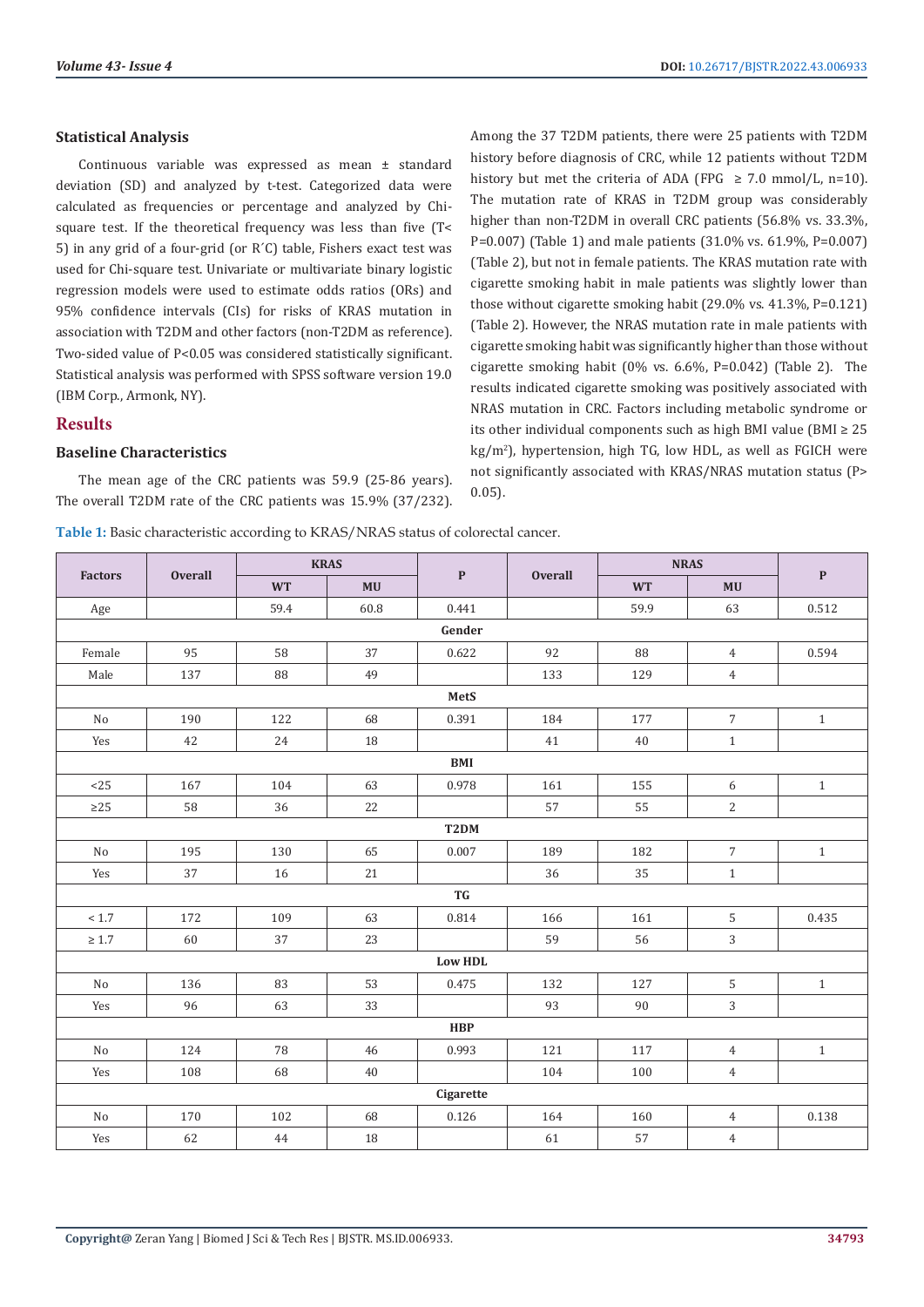| <b>FGICH</b> |         |     |    |                |     |     |  |  |  |  |
|--------------|---------|-----|----|----------------|-----|-----|--|--|--|--|
| Yes          | 220     | 136 | 84 | 0.111<br>0.TTT | 214 | 206 |  |  |  |  |
| No           | 12<br>ᆠ | 10  | -  |                |     |     |  |  |  |  |

**Note:** Statistics: Chi-square test; Age was expressed as mean and examined by t-test; WT: wild-type; MU: mutation-type; MetS: metabolic syndrome; TG: fasting triglyceride; T2DM: type 2 diabetes mellitus; HBP: hypertension; Cigarette: cigarette smoking habit; FGICH: family gastrointestinal cancer history.

**Table 2:** Basic characteristic according to KRAS/NRAS status of colorectal cancer in patients of both genders.

| <b>Factors</b> |              | Female         |           |              | Male         | $\mathbf{P}$           |              | Female           |              | Male<br>$\mathbf{P}$ |                  | $\mathbf P$  |
|----------------|--------------|----------------|-----------|--------------|--------------|------------------------|--------------|------------------|--------------|----------------------|------------------|--------------|
|                | <b>wKRAS</b> | <b>mKRAS</b>   | ${\bf P}$ | <b>wKRAS</b> | <b>mKRAS</b> |                        | <b>wNRAS</b> | <b>mNRAS</b>     |              | <b>wNRAS</b>         | <b>mNRAS</b>     |              |
| MetS           |              |                |           |              |              |                        |              |                  |              |                      |                  |              |
| No             | 46           | 30             | 0.833     | 76           | 38           | 0.186                  | 70           | 3                | $\mathbf{1}$ | 107                  | $\overline{4}$   | $\mathbf{1}$ |
| Yes            | 12           | $\overline{7}$ |           | 12           | 11           |                        | 18           | $1\,$            |              | 22                   | $\boldsymbol{0}$ |              |
| BMI            |              |                |           |              |              |                        |              |                  |              |                      |                  |              |
| <25            | 41           | 28             | 0.838     | 63           | 35           | 0.819                  | 64           | $\overline{2}$   | 0.244        | 91                   | $\overline{4}$   | 0.575        |
| $\geq$ 25      | 13           | $\, 8$         |           | 23           | 14           |                        | 19           | $\overline{c}$   |              | 36                   | $\boldsymbol{0}$ |              |
|                | T2DM         |                |           |              |              |                        |              |                  |              |                      |                  |              |
| No             | 50           | 29             | 0.32      | 80           | 36           | 0.007                  | 73           | 3                | 0.541        | 109                  | $\overline{4}$   | $\mathbf{1}$ |
| Yes            | $\, 8$       | 8              |           | 8            | 13           |                        | 15           | $\,1$            |              | 20                   | $\boldsymbol{0}$ |              |
|                |              |                |           |              |              | $\mathbf{T}\mathbf{G}$ |              |                  |              |                      |                  |              |
| < 1.7          | 50           | 29             | 0.32      | 59           | 34           | 0.778                  | 72           | $\overline{4}$   | $\mathbf{1}$ | 89                   | $\mathbf{1}$     | 0.099        |
| $\geq 1.7$     | $\, 8$       | $\, 8$         |           | 29           | 15           |                        | 16           | $\boldsymbol{0}$ |              | 40                   | $\mathbf{3}$     |              |
|                |              |                |           |              |              | Low-HDL                |              |                  |              |                      |                  |              |
| No             | 29           | 25             | 0.09      | 54           | 28           | 0.629                  | 50           | $\overline{2}$   | $\mathbf{1}$ | 77                   | 3                | $\mathbf{1}$ |
| Yes            | 29           | 12             |           | 34           | 21           |                        | 38           | $\overline{c}$   |              | 52                   | $\mathbf{1}$     |              |
|                |              |                |           |              |              | <b>HBP</b>             |              |                  |              |                      |                  |              |
| No             | 34           | 21             | 0.858     | 44           | 25           | 0.909                  | 51           | $\overline{c}$   | $\mathbf{1}$ | 66                   | $\overline{c}$   | $\mathbf{1}$ |
| Yes            | 24           | 16             |           | 44           | 24           |                        | 37           | $\overline{c}$   |              | 63                   | 2                |              |
|                |              |                |           |              |              | Cigarette              |              |                  |              |                      |                  |              |
| N <sub>o</sub> |              |                |           | 44           | 31           | 0.121                  |              |                  |              | 72                   | $\mathbf{0}$     | 0.042        |
| Yes            |              |                |           | 44           | 18           |                        |              |                  |              | 57                   | $\overline{4}$   |              |
|                |              |                |           |              |              | <b>FGICH</b>           |              |                  |              |                      |                  |              |
| Yes            | 53           | 36             | 0.399     | 83           | 48           | 0.42                   | 82           | $\overline{4}$   | $\mathbf{1}$ | 124                  | $\overline{4}$   | $\mathbf{1}$ |
| $\rm No$       | 5            | $\mathbf{1}$   |           | 5            | $\,1\,$      |                        | 6            | $\mathbf{0}$     |              | 5                    | $\boldsymbol{0}$ |              |

**Note:** Statistics: Chi-square test; wKRAS: wild-type KRAS; mKRAS: mutation-type KRAS; wNRAS: wild-type NRAS; mNRAS: mutation-type NRAS.

# **Association between T2DM and KRAS Mutation of CRC in Patients of Different Gender**

To further determine whether there was any sex-specific difference for the association between T2DM and KRAS mutation, we examined the relationship of KRAS mutation and T2DM in CRC patients of both gender. Univariately, T2DM significantly associated with KRAS mutation in overall patients (OR=2.63, 95% CI: 1.28-5.37,

P=0.008) and male patients (OR=3.61, 95% CI: 1.38-9.47, P=0.009), but not in female patients. Multivariate logistic analysis including other potential confounders such as age, high BMI ( ≥25), low HDL, high TG ( $\geq$  1.7), cigarette smoking habit, and family gastrointestinal carcinoma history, retained the above significance (Table 3). The results further demonstrated T2DM was an independent risk factor for KRAS mutation in CRC patients, especially in male patients (Table 4).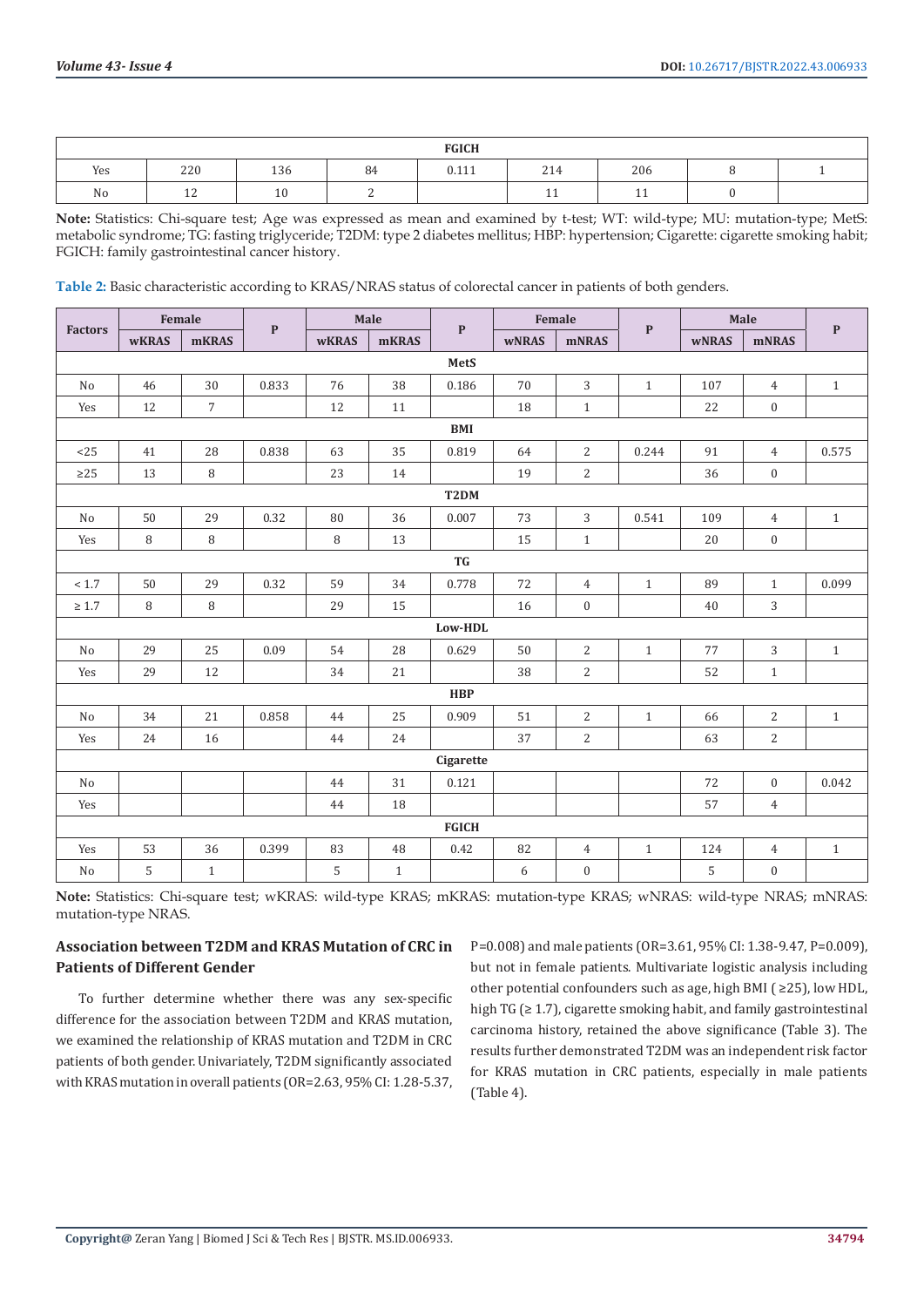|                           | <b>Variables</b> | <b>Univariate</b> |              | <b>Multivariate</b> |              |  |
|---------------------------|------------------|-------------------|--------------|---------------------|--------------|--|
| <b>Factors (subgroup)</b> |                  | OR (95% CI)       | $\mathbf{P}$ | OR (95% CI)         | $\mathbf{P}$ |  |
|                           | T2DM             | 3.61 (1.38-9.47)  | 0.009        | $3.17(1.17-8.61)$   | 0.024        |  |
|                           | $BMI \geq 25$    |                   |              | $1.08(0.47 - 2.52)$ | 0.852        |  |
|                           | Low HDL          |                   |              | $1.06(0.50-2.23)$   | 0.887        |  |
| Mut-KRAS (Male)           | $TG \geq 1.7$    |                   |              | $0.92(0.41 - 2.05)$ | 0.831        |  |
|                           | Cigarette        |                   |              | $0.59(0.28-1.23)$   | 0.16         |  |
|                           | <b>FGICH</b>     |                   |              | $0.40(0.04-3.75)$   | 0.423        |  |
|                           | Age              |                   |              | $1.01(0.97-1.04)$   | 0.744        |  |
|                           | T2DM             | 1.72 (0.58-5.08)  | 0.324        | 2.54 (0.69-9.29)    | 0.16         |  |
|                           | $BMI \geq 25$    |                   |              | $0.71(0.23 - 2.14)$ | 0.538        |  |
|                           | Low HDL          |                   |              | $0.41(0.14-1.17)$   | 0.095        |  |
| Mut-KRAS (Female)         | $TG \geq 1.7$    |                   |              | $1.85(0.58-5.93)$   | 0.302        |  |
|                           | <b>FGICH</b>     |                   |              | $0.25(0.03 - 2.52)$ | 0.242        |  |
|                           | Age              |                   |              | $1.01(0.97-1.04)$   | 0.788        |  |
|                           | T2DM             | 2.63 (1.28-5.37)  | 0.008        | $2.61(1.21-5.60)$   | 0.014        |  |
|                           | $BMI \geq 25$    |                   |              | $0.92(0.48-1.76)$   | 0.805        |  |
|                           | Low HDL          |                   |              | $0.74(0.41-1.34)$   | 0.322        |  |
| Mut-KRAS (Overall)        | $TG \geq 1.7$    |                   |              | $1.11(0.58-2.13)$   | 0.753        |  |
|                           | Cigarette        |                   |              | $0.58(0.28-1.21)$   | 0.145        |  |
|                           | <b>FGICH</b>     |                   |              | $0.33(0.07-1.57)$   | 0.163        |  |
|                           | Male             |                   |              | 1.04 (0.54-1.99)    | 0.915        |  |
|                           | Age              |                   |              | $1.01(0.98-1.03)$   | 0.66         |  |

**Table 3:** Association between type 2 diabetes and mutation of KRAS and KRAS/NRAS of colorectal cancer in overall patient or both sex.

Note: Statistics: binomial logistic regression.

**Table 4:** Association between type 2 diabetes and KRAS mutation features of colorectal cancer.

| <b>KRAS</b> mutation type | <b>Overall</b> | Non-T2DM       | T2DM             | $\mathbf P$ |  |  |  |  |  |  |
|---------------------------|----------------|----------------|------------------|-------------|--|--|--|--|--|--|
| Female                    |                |                |                  |             |  |  |  |  |  |  |
| Non-mutation              | 58             | 50             | $\, 8$           | 0.645       |  |  |  |  |  |  |
| 34G > T                   | 18             | 14             | $\overline{4}$   |             |  |  |  |  |  |  |
| 34G > A                   | $\mathbf{2}$   | $\overline{2}$ | $\boldsymbol{0}$ |             |  |  |  |  |  |  |
| 34G > C                   | $\sqrt{2}$     | $\overline{2}$ | $\boldsymbol{0}$ |             |  |  |  |  |  |  |
| 35G > T                   | 6              | $\overline{4}$ | $\sqrt{2}$       |             |  |  |  |  |  |  |
| 35G > A                   | 9              | $\overline{7}$ | $\overline{2}$   |             |  |  |  |  |  |  |
|                           | Male           |                |                  |             |  |  |  |  |  |  |
| Non-mutation              | 88             | 80             | $\, 8$           | 0.023       |  |  |  |  |  |  |
| 34G > T                   | 24             | 19             | $\mathsf S$      |             |  |  |  |  |  |  |
| 34G > A                   | $\,4\,$        | 3              | $1\,$            |             |  |  |  |  |  |  |
| 34G > C                   | $1\,$          | $\mathbf{1}$   | $\boldsymbol{0}$ |             |  |  |  |  |  |  |
| 35G > T                   | 4              | 4              | $\boldsymbol{0}$ |             |  |  |  |  |  |  |
| 35G > A                   | $10$           | 6              | $\overline{4}$   |             |  |  |  |  |  |  |
| 38G > A                   | 6              | 3              | 3                |             |  |  |  |  |  |  |
|                           | Overall        |                |                  |             |  |  |  |  |  |  |
| Non-mutation              | 146            | 130            | 16               | 0.043       |  |  |  |  |  |  |
| 34G > T                   | 42             | 33             | 9                |             |  |  |  |  |  |  |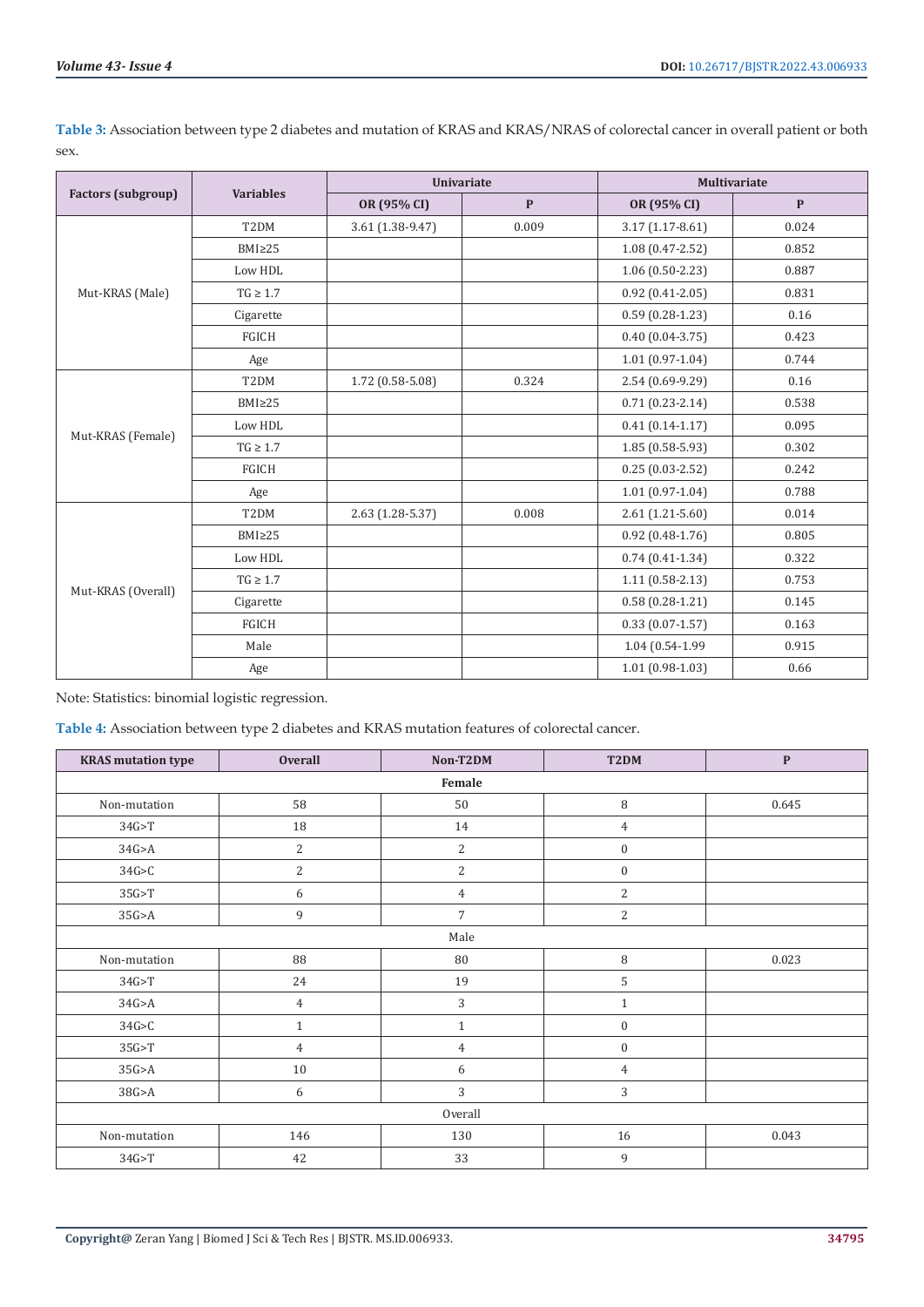| 34G > A |    |  |  |
|---------|----|--|--|
| 34G > C |    |  |  |
| 35G>T   | 10 |  |  |
| 35G > A | 19 |  |  |
| 38G > A |    |  |  |

**Note:** Statistics: Chi-square test; T2DM: type 2 diabetes; wKRAS: wild-type KRAS; mKRAS: mutant KRAS

# **Association between Mutation of KRAS or KRAS/NRAS and Pathological Features of CRC**

To study the association between mutation of KRAS or KRAS/ NRAS and pathological features of CRC, we examined the relationship between mutation of KRAS or KRAS/NRAS and pathological features including pathological subtypes and histological grade of CRC. As showed in Table 5, the rates of mucinous adenocarcinoma and adenocarcinoma with components (mucinous or signet-ring cell) in KRAS mutation group were 11.6% (10/86), 9.3% (8/86), which is higher than corresponding rates of KRAS wild-type group [4.1% (6/146), 4.8% (7/146), P=0.026]. Meanwhile, the rate of mucinous carcinoma in KRAS/NRAS-mutation group was significantly higher than KRAS/NRAS-wild-type group [12.8% (12/94) vs. 4.6% (6/131), P=0.026]. However, KRAS mutation was not significantly associated with histological grade in the present study (P> 0.05). The results indicated RAS mutation to be associated with mucinous histological phenotype of CRC which might lead to adverse clinical outcome.

**Table 5:** Association between KRAS/NRAS status and pathological features of colorectal cancer.

| Pathology          |                 | <b>KRAS</b> status | $\mathbf{P}$ |              | <b>NRAS status</b>   | $\mathbf{P}$ |           | <b>KRAS/NRAS status</b> | $\mathbf{P}$ |  |
|--------------------|-----------------|--------------------|--------------|--------------|----------------------|--------------|-----------|-------------------------|--------------|--|
|                    | <b>WT</b>       | <b>MU</b>          |              | <b>WT</b>    | <b>MU</b>            |              | <b>WT</b> | <b>MU</b>               |              |  |
| <b>Mucinous CA</b> |                 |                    |              |              |                      |              |           |                         |              |  |
| No                 | 137             | 76                 | 0.143        | 201          | 6                    | 0.127        | 125       | 82                      | 0.026        |  |
| Yes                | 9               | 10                 |              | 16           | 2                    |              | 6         | 12                      |              |  |
|                    | <b>Subtypes</b> |                    |              |              |                      |              |           |                         |              |  |
| Classic AC         | 130             | 68                 | 0.026        | 188          | 5                    | 0.155        | 120       | 73                      | 0.029        |  |
| MAC                | 6               | 10                 |              | 15           | $\overline{1}$<br>Ŧ. |              | 5         | 11                      |              |  |
| <b>SRCC</b>        | 3               | $\mathbf{0}$       |              | $\mathbf{1}$ | $\mathbf{1}$         |              | 1         | $\mathbf{1}$            |              |  |
| Components         | 7               | 8                  |              | 13           | $\overline{1}$<br>т  |              | 5         | 9                       |              |  |
| <b>High grade</b>  |                 |                    |              |              |                      |              |           |                         |              |  |
| N <sub>o</sub>     | 95              | 57                 | 0.379        |              |                      |              | 87        | 60                      | 0.579        |  |
| Yes                | 42              | 19                 |              |              |                      |              | 38        | 22                      |              |  |

**Note:** Statistics: Chi-square test; WT: wild-type; MU: mutation-type; CA: carcinoma; Classic AC: classic adenocarcinoma; MAC: mucinous adenocarcinoma; Components: adenocarcinoma with mucinous and/or signet-ring cell components.

# **Discussion**

There are a few reports about the association between diabetes and KRAS mutation so far and the results are inconclusive [16,17]. A recent study showed a tendency of positive association between abnormal HbA1C  $\lceil 248 \text{ mmol/mol} \rceil (6.5\%)$ , the cut-off for diagnosis of T2DM] and KRAS mutation of CRC, although the association was not statistically significant (OR=1.85, P=0.1, n=170) [16]. Our results indicated T2DM predicted risk of mutation of KRAS, especially for men, while other assessed factors such as MetS, high BMI, low HDL, hypertension and hypertriglycemia did not significantly associated with status of KRAS mutation. The reason for the difference between above reports and our present results may partly due to the different criteria for T2DM. It is interesting that the association between T2DM and KRAS mutation of CRC was stronger in men in comparison with women. Previous studies have revealed a significant association between T2DM and CRC in men, but only a weak or unremarkable association with women [1,18]. Colon cancer risk is increased in prediabetic men, but not in women [19].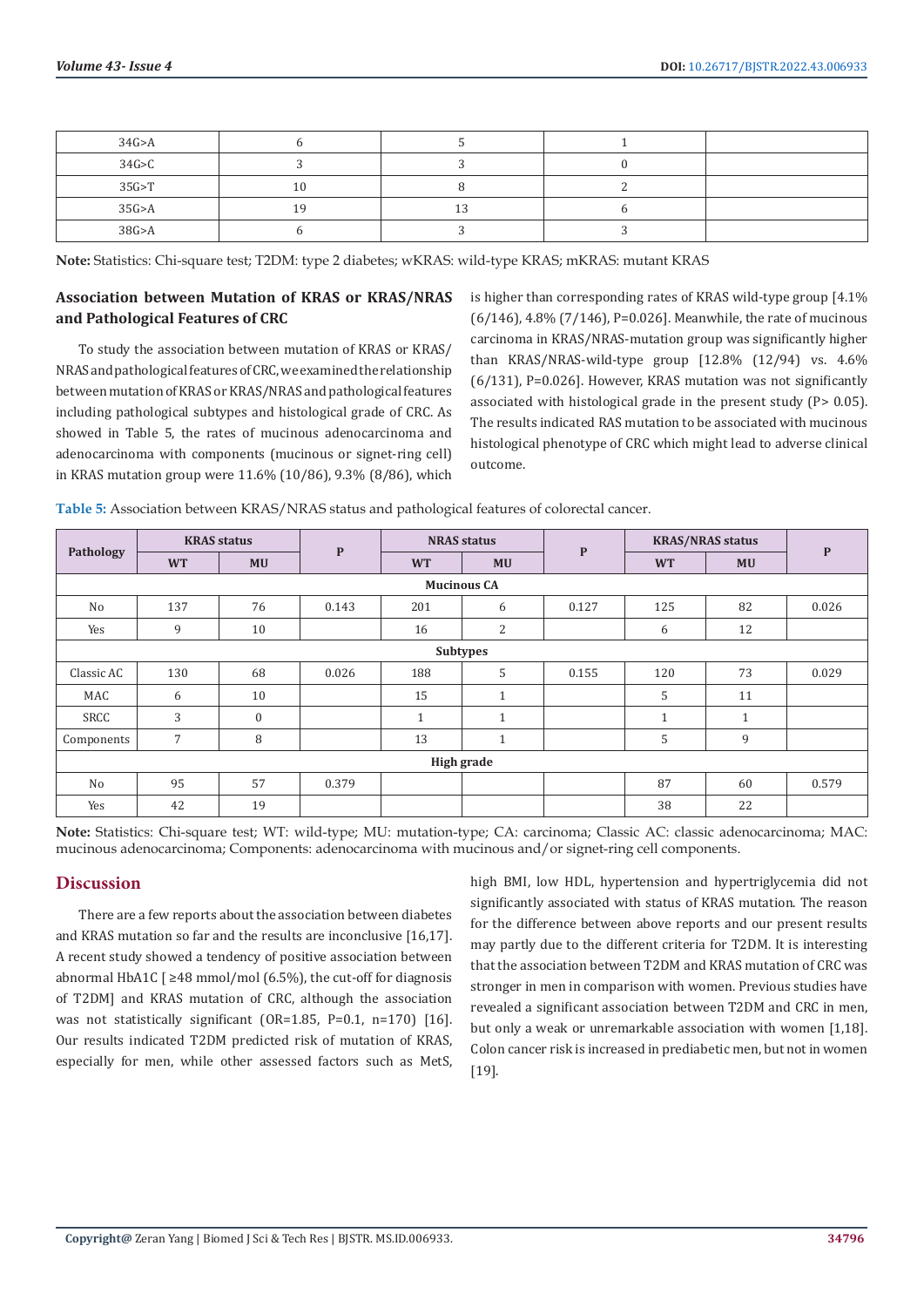The present results demonstrated T2DM was significantly associated with mutation of KRAS in men, but only a weaker association between T2DM and KRAS mutation in women. The reason for the gender difference of diabetic impact may partly attributed to the different levels of sex hormone or its related factors such as adiponectin and sex hormone binding globulin (SHBG) [20]. Adiponectin is a kind of hormones secreted by adipose tissue and exerts an insulin-sensitizing effect [21]. Adiponectin was considered to play a role in colorectal carcinogenesis in men [22]. Low levels of adiponectin are associated with obesity, T2DM and increased risk of KRAS-mutant CRC [23]. Previous study demonstrated adiponectin level in male is significantly lower than female [24]. Moreover, lower levels of adiponectin and SHBG were likely to be correlated with family T2DM history-associated risk of CRC in male [25]. Further study is needed to clarify the molecular mechanism for the gender impact on association among T2DM and KRAS mutation, biological behaviors of CRC.

Although the mechanism for the association between T2DM and KRAS mutation is not fully understood so far, several lines of evidence may partly contribute to the association between T2DM and KRAS mutation status of CRC. At first, high level of glucose (in T2DM condition) promotes mutagenesis in human lymphoblastoid cells [26]. Secondly, high level of glucose triggers nucleotide imbalance through O-GlcNAcylation of key enzymes and induces KRAS mutation in pancreatic cells [27]. Whether these mechanisms are involved T2DM-associated mutation of KRAS of needs further investigation. KRAS mutation was considered to be associated with aggressive pathological features and prognosis of CRC [28,29]. Oncogenic KRAS can drive invasion and metastasis in a mouse model of CRC and the TGF-beta pathway was revealed as a key mediator for mutated KRAS-driven invasiveness [30]. Our present data showed of KRAS mutation to be significantly associated with mucinous phenotype of CRC (MAC or AC with mucinous components). Recent studies suggested KRAS mutation to be associated with risk of colorectal mucinous carcinoma and gastric mucinous carcinoma [7,9,31]. Because mucinous adenocarcinoma is commonly more aggressive than classic CRC, T2DM-associated KRAS-mutation might influence progression and prognosis via promoting mucinous phenotype of CRC.

Another interesting finding of the present study is the significant association between cigarette smoking and increased frequency of NRAS mutation in CRC. Although previous studies suggested cigarette smoking might be a risk factor for KRAS mutationnegative CRC, these studies did not assess the NRAS status of CRC in the meantime [32,33]. Although our present data also showed the KRAS mutation rate of CRC in male patients with cigarette smoking habit was lower than non-smoking patients, the NRAS mutation rate in male smoking patients was significantly higher than nonsmoking patients. The results support the notion that cigarette smoking was a risk factor for NRAS mutation in CRC. This study has some limitations. It was a single center clinical research and the samples for KRAS/NRAS mutation evaluation were relative limited. The mutation rates of NRAS is very low and hardly to analyze its subgroups.

# **Conclusion**

In summary, the present study suggested T2DM to be significantly associated with risk of KRAS mutation of CRC, especially for male patients. KRAS/NRAS mutation was associated with mucinous phenotype of CRC. Cigarette smoking might be a risk factor for NRAS mutation of CRC in men. T2DM might influence carcinogenesis, progression and prognosis of CRC by promoting KRAS mutation and mucinous phenotype.

# **Acknowledgement**

This work was supported by Zhejiang Medical Technology Plan Project (No. 2021KY515, 2019KY024, 2017ZD003).

# **Statement of Conflict of Interest**

None declared.

#### **References**

- 1. [Luo W, Cao Y, Liao C, Gao F \(2012\) Diabetes mellitus and the incidence](https://pubmed.ncbi.nlm.nih.gov/23046351/) [and mortality of colorectal cancer: a meta-analysis of 24 cohort studies.](https://pubmed.ncbi.nlm.nih.gov/23046351/) [Colorectal Dis 14\(11\): 1307-1312.](https://pubmed.ncbi.nlm.nih.gov/23046351/)
- 2. [Abudawood M \(2019\) Diabetes and cancer: A comprehensive review. J](https://pubmed.ncbi.nlm.nih.gov/31741666/) [Res Med Sci 24: 94.](https://pubmed.ncbi.nlm.nih.gov/31741666/)
- 3. [Ogino S, Nowak JA, Hamada T, Milner DA Jr, Nishihara R \(2019\) Insights](https://pubmed.ncbi.nlm.nih.gov/30125150/) [into Pathogenic Interactions Among Environment, Host, and Tumor at](https://pubmed.ncbi.nlm.nih.gov/30125150/) [the Crossroads of Molecular Pathology and Epidemiology. Annu Rev](https://pubmed.ncbi.nlm.nih.gov/30125150/) [Pathol 14: 83-103.](https://pubmed.ncbi.nlm.nih.gov/30125150/)
- 4. [Ogino S, Chan AT, Fuchs CS, Giovannucci E \(2011\) Molecular pathological](https://www.researchgate.net/publication/47635502_Molecular_Pathologic_Epidemiology_of_Colorectal_Neoplasia_An_Emerging_Transdisciplinary_and_Interdisciplinary_Field) [epidemiology of colorectal neoplasia: an emerging transdisciplinary and](https://www.researchgate.net/publication/47635502_Molecular_Pathologic_Epidemiology_of_Colorectal_Neoplasia_An_Emerging_Transdisciplinary_and_Interdisciplinary_Field) [interdisciplinary field. Gut 60\(3\): 397-411.](https://www.researchgate.net/publication/47635502_Molecular_Pathologic_Epidemiology_of_Colorectal_Neoplasia_An_Emerging_Transdisciplinary_and_Interdisciplinary_Field)
- 5. [Lenz HJ, Chu E, Grothey A \(2008\) KRAS mutation in metastatic colorectal](https://pubmed.ncbi.nlm.nih.gov/19378369/) [cancer and its impact on the use of EGFR inhibitors. Clin Adv Hematol](https://pubmed.ncbi.nlm.nih.gov/19378369/) [Oncol 6\(12\): 1-13, 14-16.](https://pubmed.ncbi.nlm.nih.gov/19378369/)
- 6. [Gonzalez RS, Cates JM, Washington MK, Beauchamp RD, Coffey RJ,](https://pubmed.ncbi.nlm.nih.gov/25913616/) [et al. \(2016\) Adenoma-like adenocarcinoma: a subtype of colorectal](https://pubmed.ncbi.nlm.nih.gov/25913616/) [carcinoma with good prognosis, deceptive appearance on biopsy and](https://pubmed.ncbi.nlm.nih.gov/25913616/) [frequent KRAS mutation. Histopathology 68\(2\): 183-190.](https://pubmed.ncbi.nlm.nih.gov/25913616/)
- 7. [Zhang J, Zheng J, Yang Y, Lu J, Gao J, et al. \(2015\) Molecular spectrum of](https://www.researchgate.net/publication/287974951_Molecular_spectrum_of_KRAS_NRAS_BRAF_and_PIK3CA_mutations_in_Chinese_colorectal_cancer_patients_analysis_of_1110_cases) [KRAS, NRAS, BRAF and PIK3CA mutations in Chinese colorectal cancer](https://www.researchgate.net/publication/287974951_Molecular_spectrum_of_KRAS_NRAS_BRAF_and_PIK3CA_mutations_in_Chinese_colorectal_cancer_patients_analysis_of_1110_cases) [patients: analysis of 1,110 cases. Sci Rep 5\(1\): 18678.](https://www.researchgate.net/publication/287974951_Molecular_spectrum_of_KRAS_NRAS_BRAF_and_PIK3CA_mutations_in_Chinese_colorectal_cancer_patients_analysis_of_1110_cases)
- 8. [Docs O, Fazakas F, Horvath NL, Toth L, Andras C, et al. \(2015\) Changes](https://pubmed.ncbi.nlm.nih.gov/25248721/) [of KRAS Exon 2 Codon 12/13 Mutation Status in Recurrent Colorectal](https://pubmed.ncbi.nlm.nih.gov/25248721/) [Cancer. Pathol Oncol Res 21\(2\): 399-404.](https://pubmed.ncbi.nlm.nih.gov/25248721/)
- 9. [Guo TA, Wu YC, Tan C, Jin YT, Sheng WQ, et al. \(2019\) Clinicopathologic](https://pubmed.ncbi.nlm.nih.gov/31162857/) [features and prognostic value of KRAS, NRAS and BRAF mutations and](https://pubmed.ncbi.nlm.nih.gov/31162857/) [DNA mismatch repair status: A single-center retrospective study of](https://pubmed.ncbi.nlm.nih.gov/31162857/) [1,834 Chinese patients with Stage I-IV colorectal cancer. Int J Cancer](https://pubmed.ncbi.nlm.nih.gov/31162857/) [145\(6\): 1625-1634.](https://pubmed.ncbi.nlm.nih.gov/31162857/)